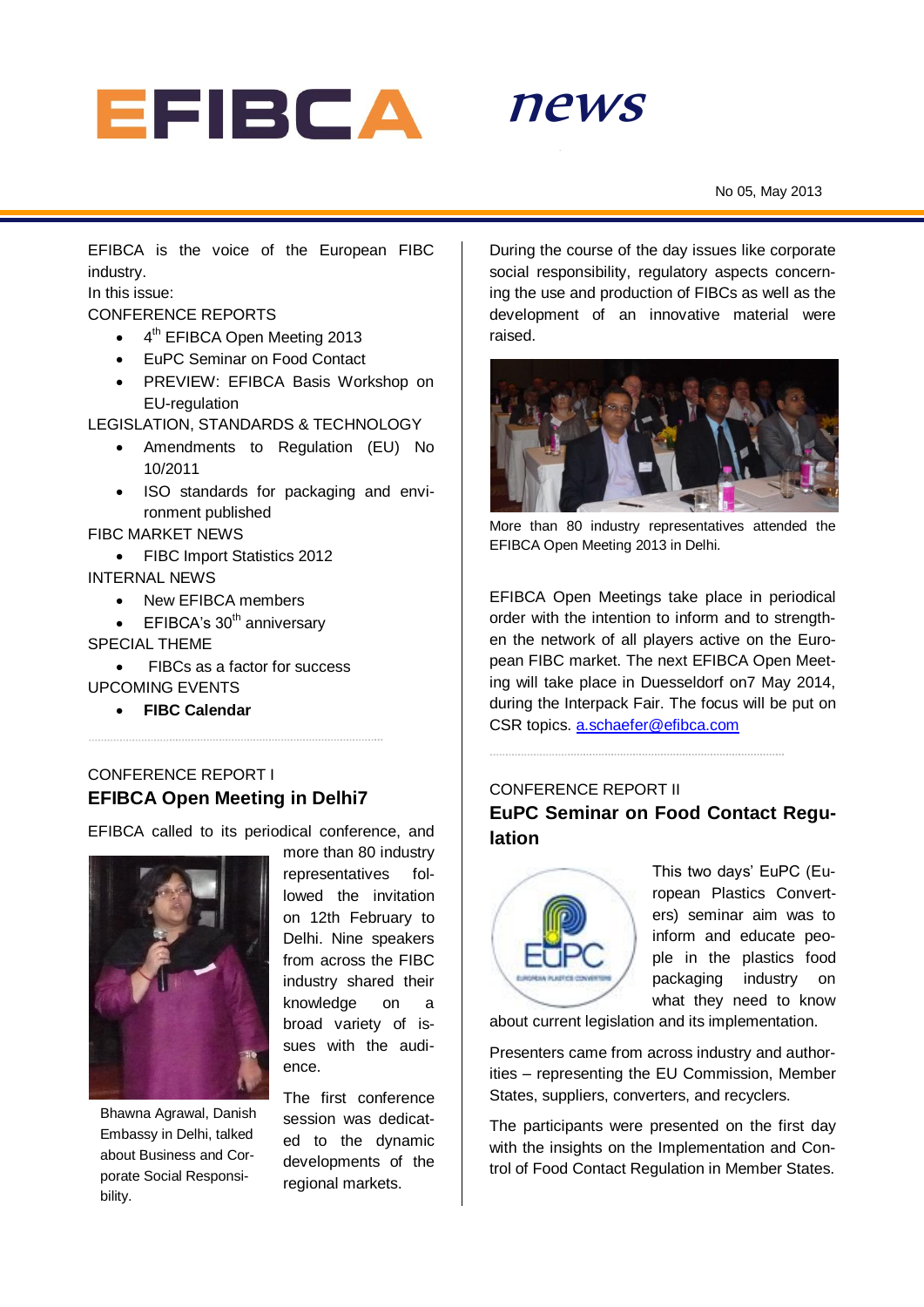The second day was focused on the practical approach to the regulatory compliance and was followed by a compelling and heated Q&A session where 25 questions were discussed in depth by panel of experts. Due to the close cooperation with EuPC, all EFIBCA members profited from reduced participation fees.

EuPC will keep the interested parties updated with the latest advancements within the Food Contact legislation[. a.schaefer@efibca.com](mailto:a.schaefer@efibca.com)

#### CONFERENCE PREVIEW

## **EFIBCA Basic Workshop on EU regulations for Food Contact and Dangerous Goods FIBCs**

Prior to the Annual Meeting in October 2013, EFIBCA will offer an interactive workshop on various EU regulations for its members. The course is open to EFIBCA members and geared to FIBC manufacturers and traders, producing for or trading with EU members states. Various expert speakers from the industry will introduce important aspects. More information will follow in due time. [a.schaefer@efibca.com](mailto:a.schaefer@efibca.com)

## LEGISLATION, STANDARDS & TECHNOLOGY **Amendments to Regulation (EU) No 10/2011**

The "Commission Regulation (EU) No 10/2011 on plastic materials and articles intended to come into contact with food" has been reported in EFIB-CA-Newsletter No 02, May 2011. This regulation applied from 1 May 2011. In the meantime the EU-Commission has made several amendments to this regulation.

The 1st amendment (Commission Implementing Regulation (EU) No 321/2011) concerns the restriction of use of Bisphenol A in plastic infant feeding bottles. This directive entered into force in April 2011.

With 2nd (Commission Regulation (EU) No 1282/2011 of 28 November 2011) and 3rd (Commission Regulation (EU) No 1183/2012 of 30 November 2012) amendments the union list (positive list) of Regulation No 10/2011 has been updated.

The 4th amendment, also an update of positive list, is in the pipeline and should be available in July 2013.

Furthermore, the EU-Commission plans already the 5th amendment, which will focus on the topics dual-use-additives, definition for nano and article 19 of Regulation (EU) No 10/2011 "Assessment of substances not included in the Union list".

We will keep you informed on the developments of food contact regulation.

[f.luan@kunststoffverpackgungen.de](mailto:F.luan@kunststoffverpackgungen.de)

## **ISO standards for packaging and environment published**

In January 2013 the International Standardization Organization ISO published six international standards on "Packaging and Environment".

For the first time there exist worldwide accepted standards dealing with the optimization of packaging, their reuse and different options of recycling after use.

The initiative was started in 2007, mainly by the standardization organizations in China, Japan and South Korea. After two years of preparative work with the European partners, the standardization process started at the end of 2009 and was successfully finished after three years. The secretariat for this project was held by Sweden and China.

The following six standards were elaborated; they are available either at the International Standardization Organization in Geneva or at the national standardization institutes which are members of ISO:

- ISO 18601 Packaging and the environment – General requirements for the use of ISO standards in the field of packaging and environment
- ISO 18602 Packaging and the environment – Optimization of the packaging system
- ISO 18603 Packaging and the environment – Reuse
- ISO 18604 Packaging and the environment – Material recycling
- ISO 18606 Packaging and the environment – Energy recovery
- ISO 18606 Packaging and the environment – Organic recycling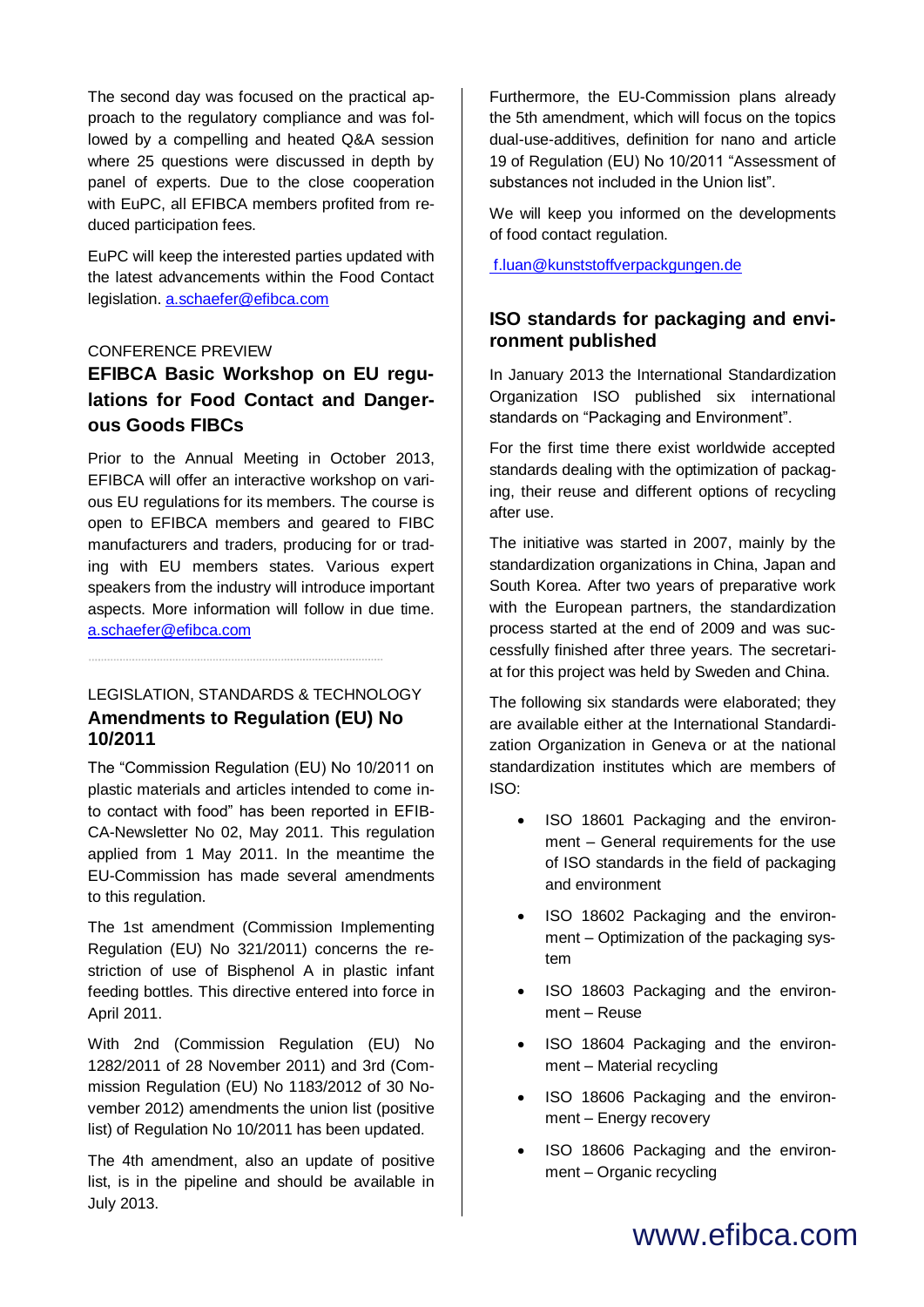In content these ISO-standards correspond largely to the European standards of 2000 and 2002 (standards EN 13427-13432). This is the reason why the European standards represented an important basis for the elaboration of the international standards. The differences between the CEN- and ISO-standards do not have practical relevance so that the standards are basically comparable. It remains to be seen to what extent the ISO-standards will be applied in international trade. Please contact the EFIBCA-secretariat in case customers or authorities should require conformity with the ISO-standards.

In the inner-European trade we now have the paradoxical situation of two equivalent standards by CEN and by ISO. It is the intention of the European packaging industry to adopt the ISO-standards also as CEN-standards, which would invalidate the old CEN-standards 13427-13432.

However, this assumes a complicated harmonization process with the EU-commission as the EUcommission had launched the elaboration of the CEN-standards 13427-13432 in the late 90s. As harmonized standard these CEN-standards have almost legal status, i.e. compliance with the standard is equivalent to compliance with the essential requirements stipulated by the EU Packaging and Packaging Waste Directive. The significance of the CEN-standards is also underlined by the fact that three EU-member states (UK, France and Czech Republic) are requiring the application of these European standards for environment.

Therefore it is possible that competent authorities will ask for a Declaration of Compliance with the CEN-standards for packaging deliveries into these countries. A form sheet in English for such a Declaration of Compliance is available at the EFIBCA secretariat. For the time being the special status of the harmonized standards in Europe does not allow to refer to the ISO standard in European trade. For more information about the CEN and ISO standards and their application contact [a.schaefer@efibca.com](mailto:a.schaefer@efibca.com)

#### MARKET NEWS

#### **FIBC Import Statistics 2012**

Compared to 2011, the value of FIBC imports to the EU dropped by 2.3% to a total of 331.5 Euro in 2012 (see table 1).

| Table 1 |         | Total Import of FIBC <sup>1</sup> to the EU27 |  |  |  |
|---------|---------|-----------------------------------------------|--|--|--|
|         | (value) |                                               |  |  |  |

|                               | 2012   | 2011            | Change in % |  |
|-------------------------------|--------|-----------------|-------------|--|
|                               | Mio. € | Mio. $\epsilon$ |             |  |
| Imports to the<br><b>EU27</b> | 331.5  | 339.2           | $-2.3%$     |  |

*Source: EFIBCA 2013 (based on Eurostat)*

The decrease of exports to the EU affected the absolute production figures in the top 6 exporting countries. Nevertheless, Turkey consolidated its leadership as FIBC exporter to the EU with a slight increase of market share to now approx. 40% (see table 2). India remained in second place with stable export figures, followed by China. Remarkably, Vietnam was able to increase the value of imported FIBC to the EU despite of the general drop. In the contrary, Thailand has lost market shares and lost its position among the top 6 exporting countries to the EU.

**Table 2** Top 6 Exporting Countries of FIBC to the EU27 (by value)

|                 |            | 2012   |                 | 2011            |                        |
|-----------------|------------|--------|-----------------|-----------------|------------------------|
| 2012<br>Rank    | Country    | Mio. € | Import<br>Share | Mio. $\epsilon$ | Import<br><b>Share</b> |
| $1 \rightarrow$ | Turkey     | 132.5  | 40.0%           | 133.2           | 39.2%                  |
| $2 \rightarrow$ | India      | 118.0  | 35.6%           | 119.2           | 35.1%                  |
| $3 \rightarrow$ | China      | 30.5   | 9.2%            | 35.8            | 10.6%                  |
| $4 \rightarrow$ | Bangladesh | 17.7   | 5.3%            | 15.5            | 4.6%                   |
| $5 \rightarrow$ | Serbia     | 10.3   | 3.1%            | 10.8            | 3.2%                   |
| 67              | Vietnam    | 5.8    | 1.7%            | 5.6             | 1.6%                   |

*Source: EFIBCA 2013 (based on Eurostat)*

A no change in rank compared to the previous year

**7** up in rank compared to the previous year

 $\triangleleft$  down in rank compared to the previous year

1

For more details please contact [a.schaefer@efibca.com.](mailto:a.schaefer@efibca.com)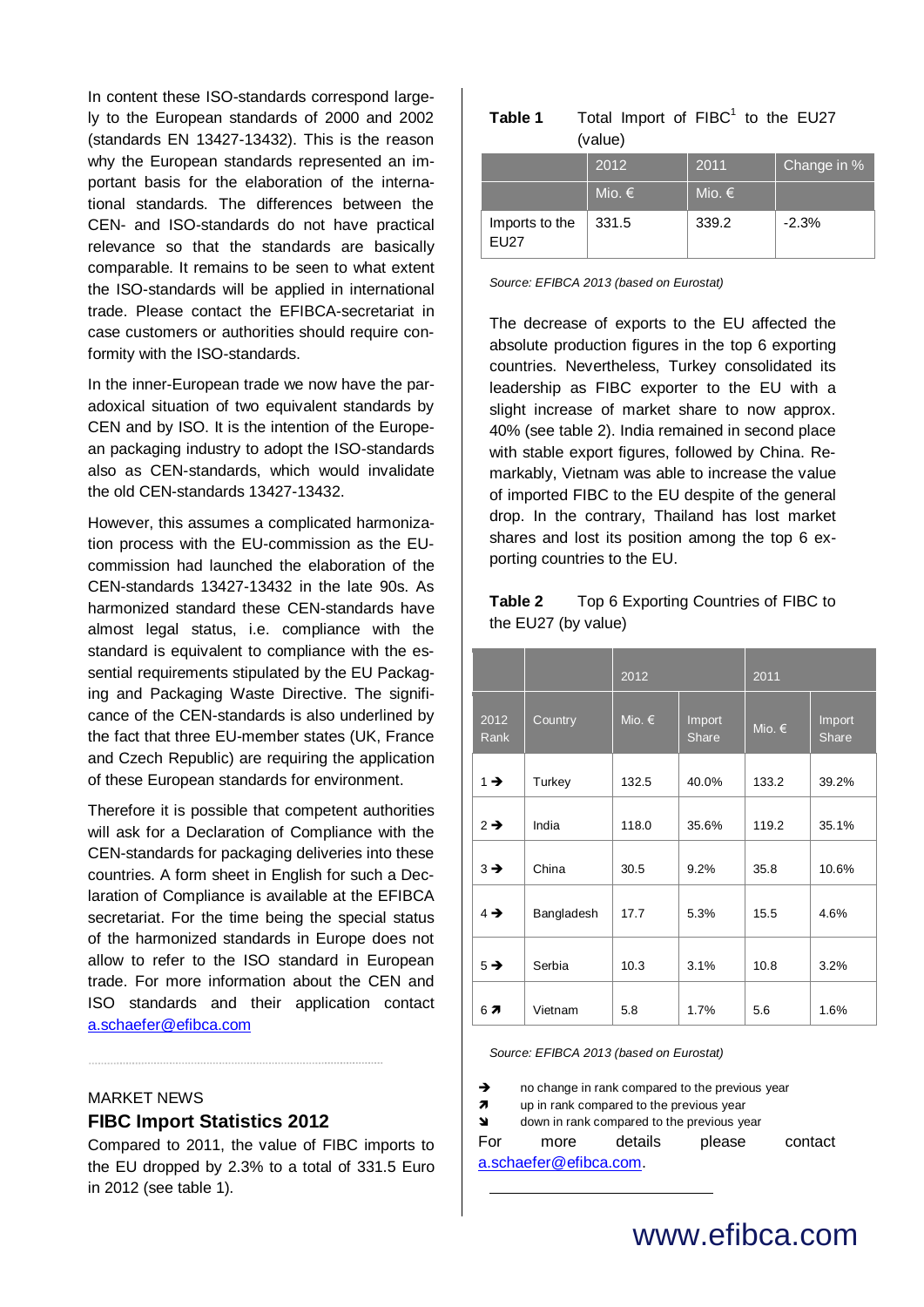## INTERNAL NEWS

## **New EFIBCA members**

EFIBCA warmly welcomes the FIBC manufacturer **Umsaree Texplast** from Gujarat/India, as new EFIBCA member.

In the last newsletter we announced the new associated membership of **Christoph Burckhardt AG**, from Switzerland with a spelling mistake. Please see above for correct spelling.

## **EFIBCA 30th anniversary**

EFIBCA was founded in 1983 and it soon became noted on the market for the publication of the first international FIBC standard in 1985. Today, EFIBCA counts almost 40 member companies. As a modern industry association its key objectives are to represent the interests of the industry towards authorities and the public. Read more about the EFIBCA anniversary in the next newsletter issue.

## SPECIAL THEME **FIBCs as a factor for success**

by Alexander Crone-Rawe

Ever since humans came down from the trees and began to stockpile items for later use or consumption, they have needed to not only store and transport their belongings, but also protect them from outside influences. In particular, this has meant developing containers for food and other things which are suitable not only for the volume or mass of the goods involved, but also for longdistance transportation.

Over the course of history the days of simple fur pouches and woven baskets have given way to an era in which entire industries are dedicated to the efficient storage, optimized transportation and product-specific, environmentally friendly handling of goods.

FIBCs have established themselves as an intelligent, cost-efficient solution around the world. The greatest benefit they offer is an almost infinite range of product-oriented designs and sizes. FIBCs generally have 1-4 drawstrings, filler necks at their upper ends and in some cases an outlet at their bottom end which simplifies goods handling at special filling and emptying stations. Filler neck lengths are variable and depend on the filling and emptying stations used.

The load-bearing capacity of an FIBC currently stands at between 500 kg and 2000 kg, with volumes of up to  $3 \text{ m}^3$  available. Made from highdensity, tear-resistant polypropylene textile, their considerable load-bearing capacity and ease of handling makes FIBCs an attractive choice for both storage and transportation applications. When empty they can be compacted down to a small size. Their low net weight and reusability are important from the perspective of cost reduction and environmental protection.



© EFIBCA, 2013

Depending on the characteristics of the bulk goods to be stored or transported, FIBCs can also be fitted with interior liners which comply with the utmost in hygiene standards. Liners are designed to not only protect the goods they contain, but also prevent damage to the surrounding environment. Perforated liners suitable for goods requiring ventilation (e.g. wheat) are also available. The equipment of the top or bottom end of the liner with a special neck which can be pulled automatically or semi-automatically over filling pipes at filling stations renders it almost impossible for ultrafine, powdered or hygroscopic products in particular to come into contact with oxygen, water or other environmental components which may damage them. Experts also refer to liners of this type as "form-fit liners" due to the precise fit between their neck and the filling pipe. Neck lengths and the design of the top and/or bottom end of the liner are currently not subject to binding standards, with Russia the only region where essentially uniform neck lengths are used. There is therefore scope for greater technical cooperation between logisti-

# www.efibca.com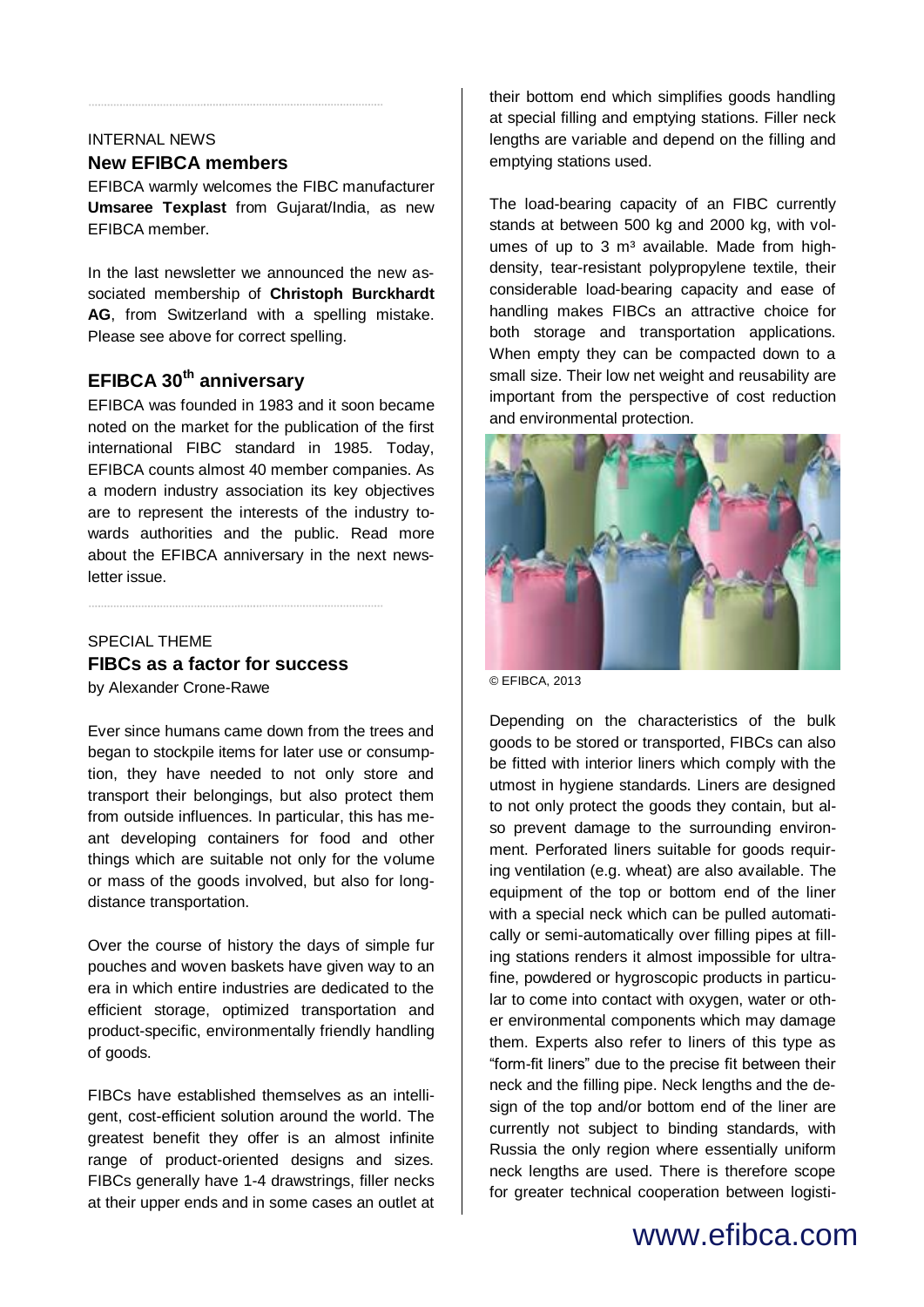cians, liner producers and manufacturers of filling and unloading systems in this area. At present the global market is dominated by mechanical engineering firms which offer plastic welding machines for the production of liners featuring a variety of neck lengths at their top and/or bottom ends.

Technological developments in the field of liners currently focus on three particular areas: reductions in film thickness, the tailoring of film characteristics and the optimization of the strength of welded seams. The structure of the film used to manufacture a liner is always determined by the type of goods or fluids the latter is to be filled with and the way in which it is to be transported and stored. Technological advances in this area need to be accompanied by systematic knowledge transfer between plastics experts, mechanical engineers, film manufacturers and logisticians, as

this will ensure the more efficient exploitation of synergies and in turn the quicker and more precise fulfilment of client requirements.

A key reason for the reduction of film thicknesses from an initial 180  $\mu$  to the current 60  $\mu$  or less is the resource efficiency delivered by the accompanying material savings. The resultant decrease in FIBC tare weights has also led to a notinsignificant reduction in transport costs. Reduced film thickness also facilitates savings where energy consumption is concerned, as thinner films require a far shorter welding time and cool down more quickly.

In future the challenge will be to maintain or improve tear resistance and impermeability whilst also achieving further reductions in film thickness. The aim must always be to follow the plastification



www.efibca.com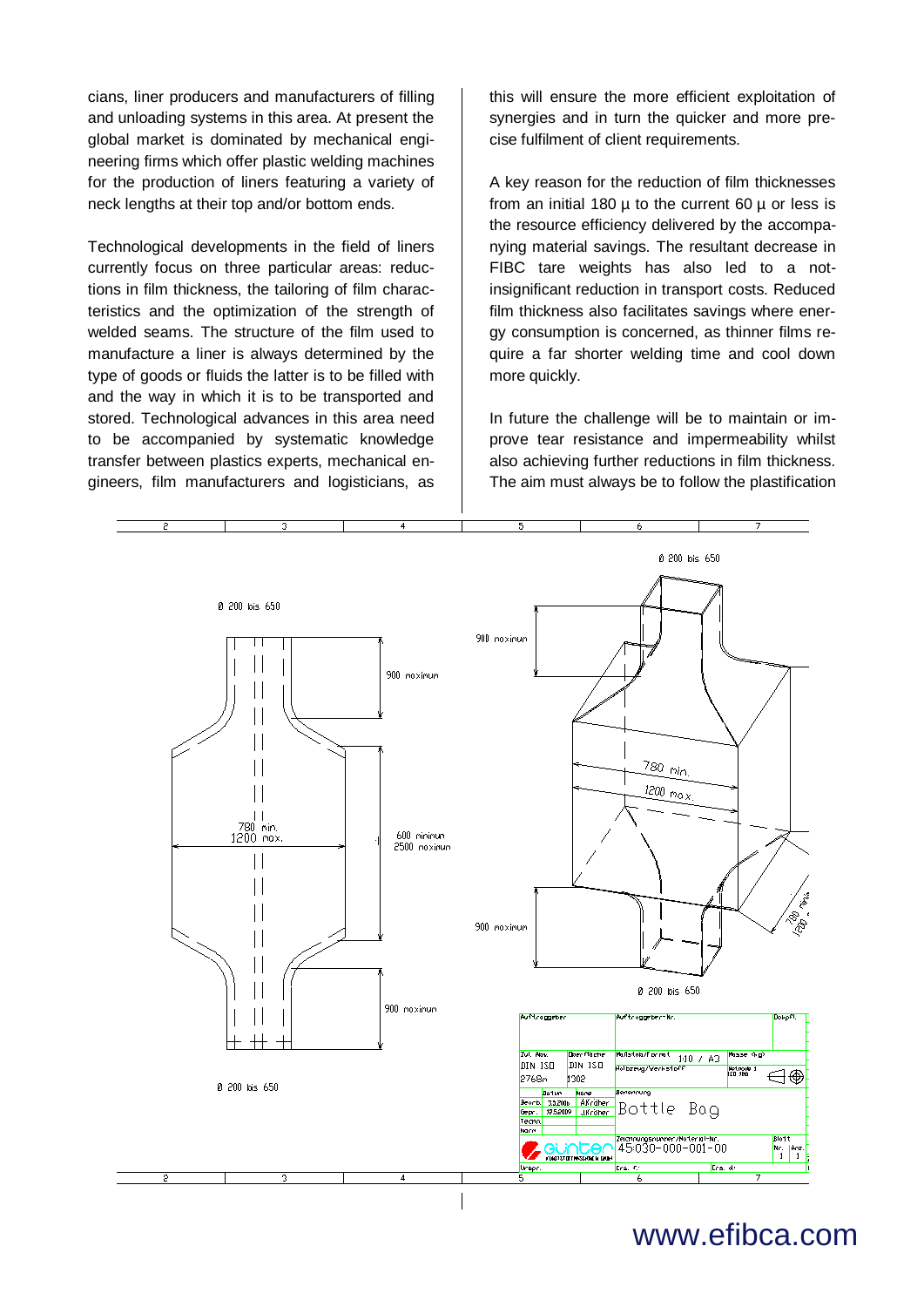of plastic granules with the extrusion of a film which is free of tension and distortion and characterized by precisely defined, consistent thickness, flatness and directional stability throughout the roll. Such high-quality films are a prerequisite for high-quality welded seams.

Specific film characteristics are now achieved using a variety of techniques. One example is the mixing of additives into the plastic granulate during the plastification process. Amongst other applications, this technique facilitates the manufacturing of antibacterial liners for the foodstuffs industry and pharmaceutical products. Antistatic agents prevent liners from becoming electrostatically charged, which in turn stops them from attracting undesirable dust and dirt particles. Soluble (inorganic or inorganic) and insoluble pigments can be used to colour the liner material, whilst the addition of flame retardants modifies its flammability. The strength, elasticity and hardness of a liner material can be enhanced by adding various fillers such as carbon black, chalk, graphite or glass fibres to the plastic granulate. The addition of lubricants makes it easier to extrude the plastic, whilst stabilizers protect the liner material from the effects of light, UV radiation, heat and other damaging influences which may lead to undesirable ageing.

The production of liners using classical singlelayer films (with or without additives) is increasingly supplemented by the manufacturing of multilayer composite films for modern applications. Their intrinsic barrier properties make multi-layer films suitable for the transportation or storage of specific bulk goods under defined conditions, and they therefore represent an interesting liner material option. To give an example, multi-layer films consisting of numerous PE layers and a barrier layer composed of gas-impermeable plastic protect the aroma of the goods they contain. Gas impermeability is also important where the shipment of bulk goods via air freight is concerned, as FIBCs with gas-impermeable layers are better equipped to withstand higher pressures and pressure fluctuations. Composite films can be produced by means of lamination, which begins with the application of an adhesive layer to the carrier film. Once they have been dried in a drying tunnel and cooled using a cooling roller the layers are combined with the aid of a lamination unit. Multilayer films can also be produced by means of coextrusion, which involves the spraying of the material using a fishtail nozzle.

It is nevertheless to be noted that even the best film with the most outstanding properties is useless if its seams are weak. The strength of welded seams is therefore crucial to the quality of both the liner and the bag as a whole. German technological know-how is at the head of the global pack in this field, and clearly demonstrates the difference between the simple welding of a seam and the application of a fully developed technological process. This is underlined by the fact no complaints regarding seams welded by a Günter machine have ever been received in Germany.



© EFIBCA, 2013

Film manufacturers have clearly recognized the benefit of high-quality films, and are now investing in cutting-edge extrusion technology. The result is even more consistent, high-quality films which exhibit almost identical thickness throughout the roll. The quality of the film is assured by the thermal impulse welding technique used as standard by all Günter plastic-processing machines. The technique involves the use of an NiCr heating strip with a width of 5 mm and a thickness of 0.2 mm, which is fitted to a sealing bar. Welding occurs when the sealing bar and its electric heating strip are pressed firmly onto the films and the heating strip is heated by an adjustable pulse of current. This heats the films to melting temperature and welds them under pressure. The result is a stable, impermeable welded seam with a width of approx. 3 mm. Where required heating strips with a width of 8 mm or 10 mm can also be supplied. Though a second welded seam is sometimes requested for specific applications, Günter does not recommend this approach as

## www.efibca.com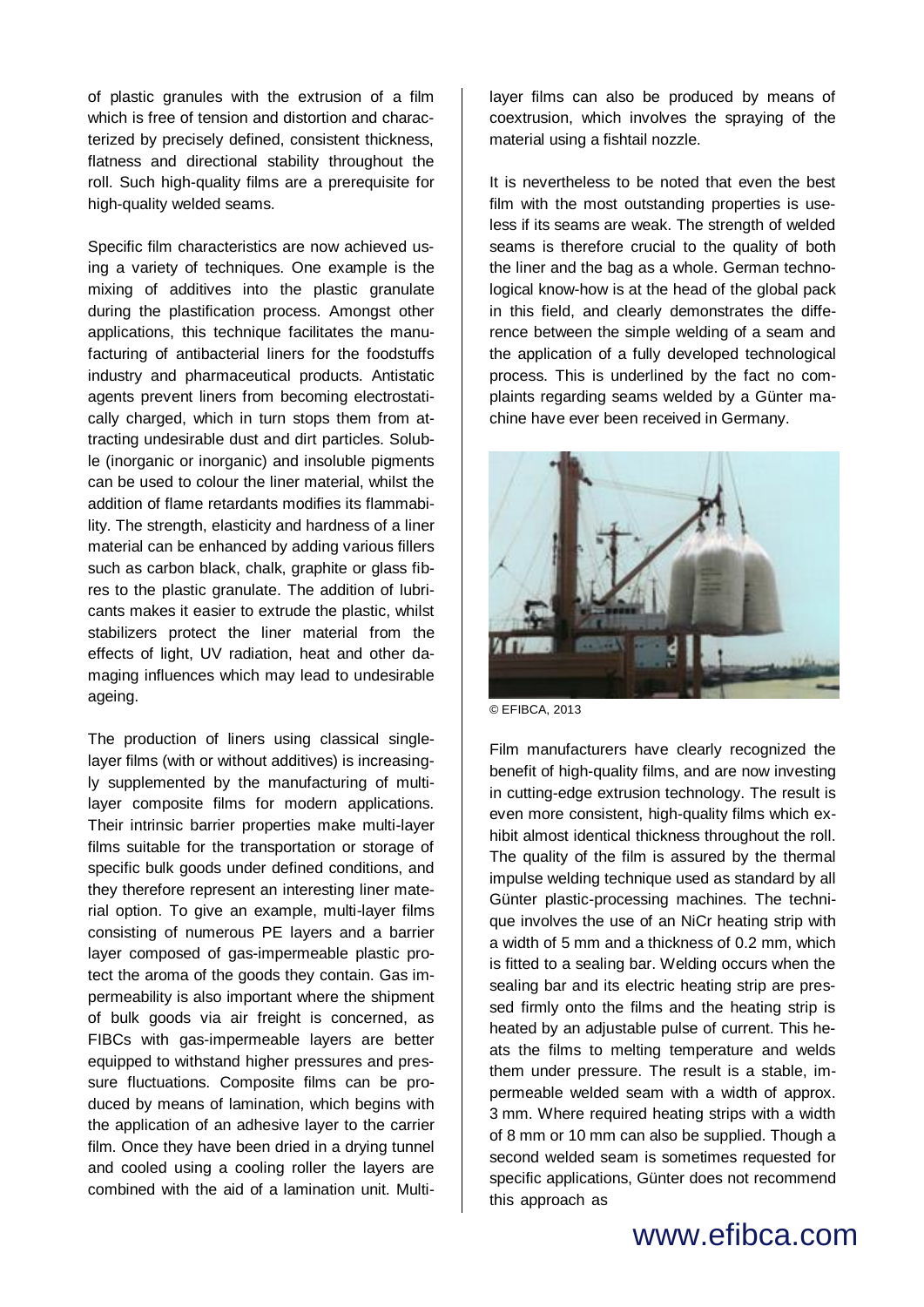it does not guarantee any improvement in the impermeability and load-bearing capacity of the liner. It is also a waste of time and effort – because a single seam welded by a Günter plastics processing machine is all you need!

The sealing bar is essentially operated with the aid of an electronic control system featuring integrated pulse devices and lifting and pressing mechanisms. The option to store all system control data of relevance to the welding process is a particularly client-friendly feature, as it simplifies system operation and shortens set-up times.

A liner is the interface between bulk goods and an FIBC. Its characteristics have a decisive influence on the way in which an FIBC can be used over the course of the logistical process, and it therefore represents a key commercial factor. Any raw materials and costs saved in this area support the economic success of companies who choose in favour of FIBCs with liners.

#### **About the Author**

Alexander Crone-Rawe is the Managing Director of Günter Kunststoffmaschinen GmbH. Having trained as a wholesale and export specialist, he



has now spent over 23 years in the plastic processing industry and taken Günter to the head of the international pack. The company is a leading player in the field of mechanical engineering, and in particular liner production technology.

K 2013 coincides with Günter's 50th anniversary, and will see the company reaffirm its market leadership with a range of new technological highlights.

### UPCOMING EVENTS **FIBC Calendar**

.

**EFIBCA-Council Meeting** 15 October 2013, Berlin www.efibca.com

**EFIBCA Basic Seminar on relevant EU regulation for Food Contact and Dangerous Goods FIBCs** 15 October 2013, Berlin [www.efibca.com](http://www.efibca.com/)

## **EFIBCA AGM**

16 October 2013, Berlin [www.efibca.com](http://www.efibca.com/)

**5th EFIBCA Open Meeting 2014** 07. May 2014, Duesseldorf www. efibca.com

#### **Feiplastic**

20.- 24. May 2013, São Paulo, Brasil www.feiplastic.com.br/

#### **Chinaplas**

20.-23. May 2013, Guangzhou, China http://www.chinaplasonline.com

*Orange: EFIBCA meetings Lilac: external conferences*

© EFIBCA 2013

*Disclaimer:* The sole responsibility for the content of articles in this newsletter lies with the authors. They do not necessarily reflect the opinion of EFIBCA. EFIBCA is not responsible for any use that may be made of the information contained therein. The copy right for all pictures of this edition lies with EFIBCA.